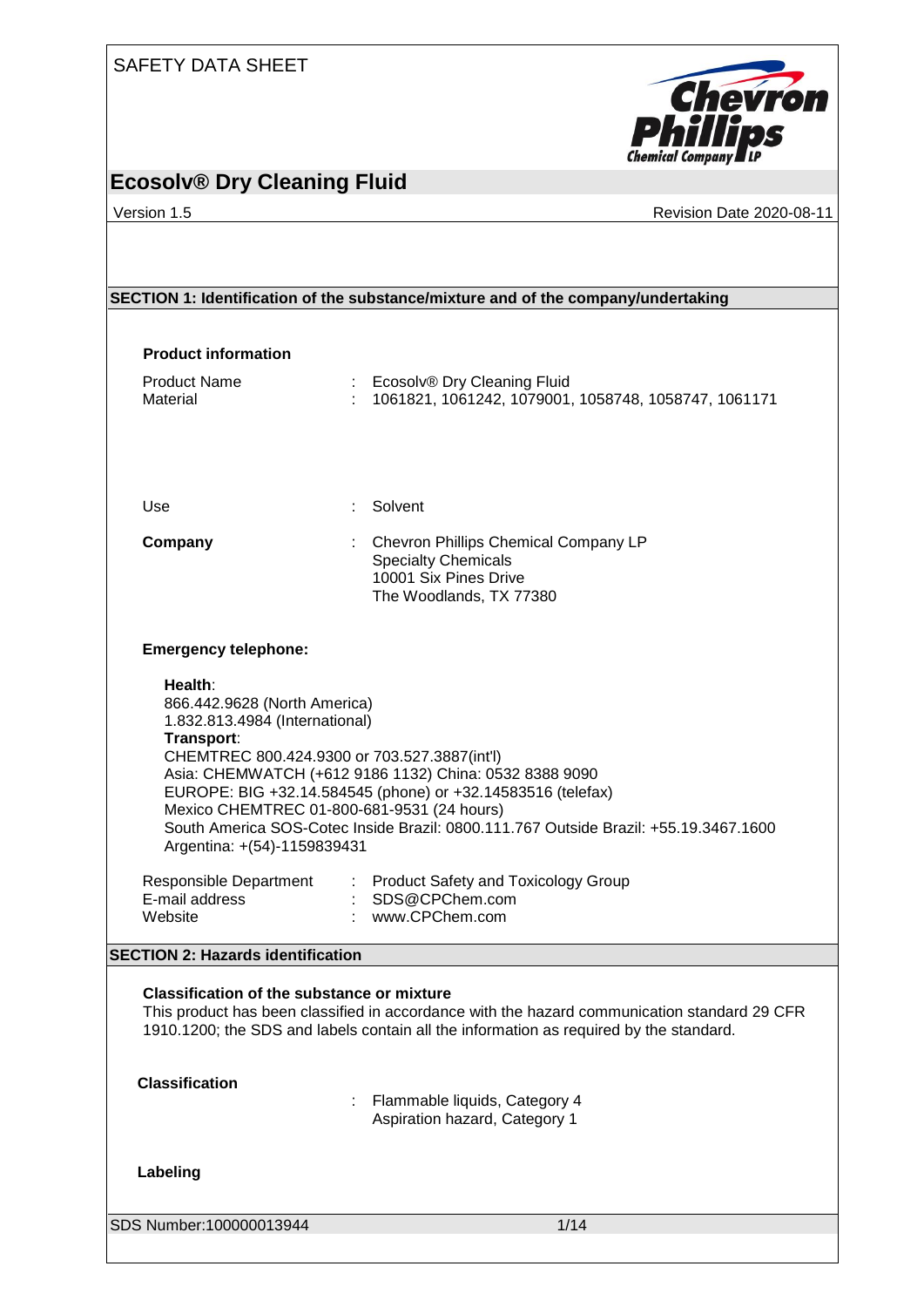SAFETY DATA SHEET

| Version 1.5                                              | <b>Revision Date 2020-08-11</b>                                                                                                                                                                                                                                                                                                                                                                                                                                                                                                                                                                                          |
|----------------------------------------------------------|--------------------------------------------------------------------------------------------------------------------------------------------------------------------------------------------------------------------------------------------------------------------------------------------------------------------------------------------------------------------------------------------------------------------------------------------------------------------------------------------------------------------------------------------------------------------------------------------------------------------------|
| Symbol(s)                                                |                                                                                                                                                                                                                                                                                                                                                                                                                                                                                                                                                                                                                          |
| Signal Word                                              | Danger                                                                                                                                                                                                                                                                                                                                                                                                                                                                                                                                                                                                                   |
| <b>Hazard Statements</b>                                 | : H227: Combustible liquid.<br>H304: May be fatal if swallowed and enters airways.                                                                                                                                                                                                                                                                                                                                                                                                                                                                                                                                       |
| <b>Precautionary Statements</b>                          | <b>Prevention:</b><br>P210 Keep away from heat/ sparks/ open flames/ hot<br>surfaces. No smoking.<br>Wear protective gloves/ eye protection/ face protection.<br>P280<br><b>Response:</b><br>P301 + P310<br>IF SWALLOWED: Immediately call a POISON<br>CENTER/doctor.<br>P331<br>Do NOT induce vomiting.<br>In case of fire: Use dry sand, dry chemical or<br>P370 + P378<br>alcohol-resistant foam to extinguish.<br>Storage:<br>P403 + P235<br>Store in a well-ventilated place. Keep cool.<br>P405<br>Store locked up.<br>Disposal:<br>P501<br>Dispose of contents/ container to an approved waste<br>disposal plant. |
| Carcinogenicity:<br><b>IARC</b>                          | No ingredient of this product present at levels greater than or                                                                                                                                                                                                                                                                                                                                                                                                                                                                                                                                                          |
| <b>NTP</b>                                               | equal to 0.1% is identified as probable, possible or confirmed<br>human carcinogen by IARC.<br>No ingredient of this product present at levels greater than or<br>equal to 0.1% is identified as a known or anticipated carcinogen<br>by NTP.                                                                                                                                                                                                                                                                                                                                                                            |
| <b>SECTION 3: Composition/information on ingredients</b> |                                                                                                                                                                                                                                                                                                                                                                                                                                                                                                                                                                                                                          |
| Synonyms                                                 | Isoalkanes<br>Aliphatic hydrocarbon<br>Isoparaffins                                                                                                                                                                                                                                                                                                                                                                                                                                                                                                                                                                      |
| Molecular formula                                        | Mixture                                                                                                                                                                                                                                                                                                                                                                                                                                                                                                                                                                                                                  |
| Component<br>C12-C14 Isoalkanes                          | CAS-No.<br>Weight %<br>68551-19-9<br>99.9                                                                                                                                                                                                                                                                                                                                                                                                                                                                                                                                                                                |
| <b>SECTION 4: First aid measures</b>                     |                                                                                                                                                                                                                                                                                                                                                                                                                                                                                                                                                                                                                          |
| General advice                                           | Move out of dangerous area. Show this material safety data<br>sheet to the doctor in attendance. Material may produce a<br>serious, potentially fatal pneumonia if swallowed or vomited.                                                                                                                                                                                                                                                                                                                                                                                                                                 |
| If inhaled                                               | If unconscious, place in recovery position and seek medical                                                                                                                                                                                                                                                                                                                                                                                                                                                                                                                                                              |
| SDS Number:100000013944                                  | 2/14                                                                                                                                                                                                                                                                                                                                                                                                                                                                                                                                                                                                                     |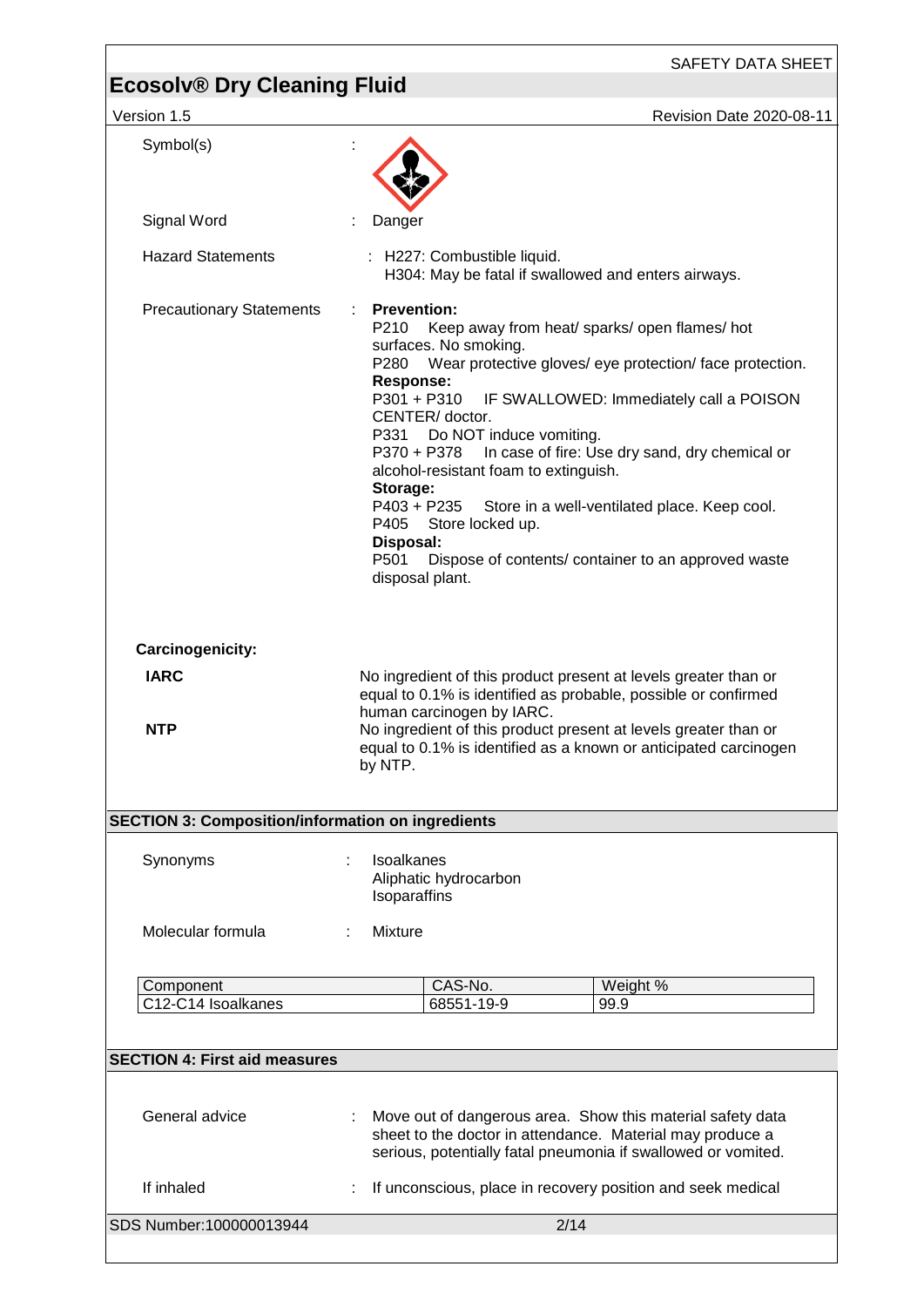Version 1.5 **Version 1.5** Revision Date 2020-08-11

| advice. If symptoms persist, call a physician.                                                                                                                                |
|-------------------------------------------------------------------------------------------------------------------------------------------------------------------------------|
| If on skin, rinse well with water. If on clothes, remove clothes.<br>t.                                                                                                       |
| Flush eyes with water as a precaution. Remove contact<br>lenses. Protect unharmed eye. Keep eye wide open while<br>rinsing. If eye irritation persists, consult a specialist. |
| Keep respiratory tract clear. Never give anything by mouth to<br>an unconscious person. If symptoms persist, call a physician.<br>Take victim immediately to hospital.        |
|                                                                                                                                                                               |

#### **SECTION 5: Firefighting measures**

| Flash point                                       | : $61.1^{\circ}$ C (142.0 $^{\circ}$ F)<br>Method: Tag closed cup                                                                                     |
|---------------------------------------------------|-------------------------------------------------------------------------------------------------------------------------------------------------------|
| Autoignition temperature                          | : No data available                                                                                                                                   |
| Suitable extinguishing<br>media                   | Carbon dioxide (CO2).                                                                                                                                 |
| Unsuitable extinguishing<br>media                 | : High volume water jet.                                                                                                                              |
| Special protective<br>equipment for fire-fighters | : Wear self-contained breathing apparatus for firefighting if<br>necessary.                                                                           |
| Further information                               | For safety reasons in case of fire, cans should be stored<br>separately in closed containments. Use a water spray to cool<br>fully closed containers. |
| Fire and explosion<br>protection                  | Do not spray on an open flame or any other incandescent<br>material. Keep away from open flames, hot surfaces and<br>sources of ignition.             |
| Hazardous decomposition<br>products               | Carbon Dioxide. Carbon oxides.                                                                                                                        |

#### **SECTION 6: Accidental release measures**

| Personal precautions      | Use personal protective equipment. Ensure adequate<br>ventilation.                                                                                                                                                                                                                              |
|---------------------------|-------------------------------------------------------------------------------------------------------------------------------------------------------------------------------------------------------------------------------------------------------------------------------------------------|
| Environmental precautions | : Prevent product from entering drains. Prevent further leakage<br>or spillage if safe to do so. If the product contaminates rivers<br>and lakes or drains inform respective authorities.                                                                                                       |
| Methods for cleaning up   | : Contain spillage, and then collect with non-combustible<br>absorbent material, (e.g. sand, earth, diatomaceous earth,<br>vermiculite) and place in container for disposal according to<br>local / national regulations (see section 13). Keep in suitable,<br>closed containers for disposal. |
| SDS Number:100000013944   | 3/14                                                                                                                                                                                                                                                                                            |
|                           |                                                                                                                                                                                                                                                                                                 |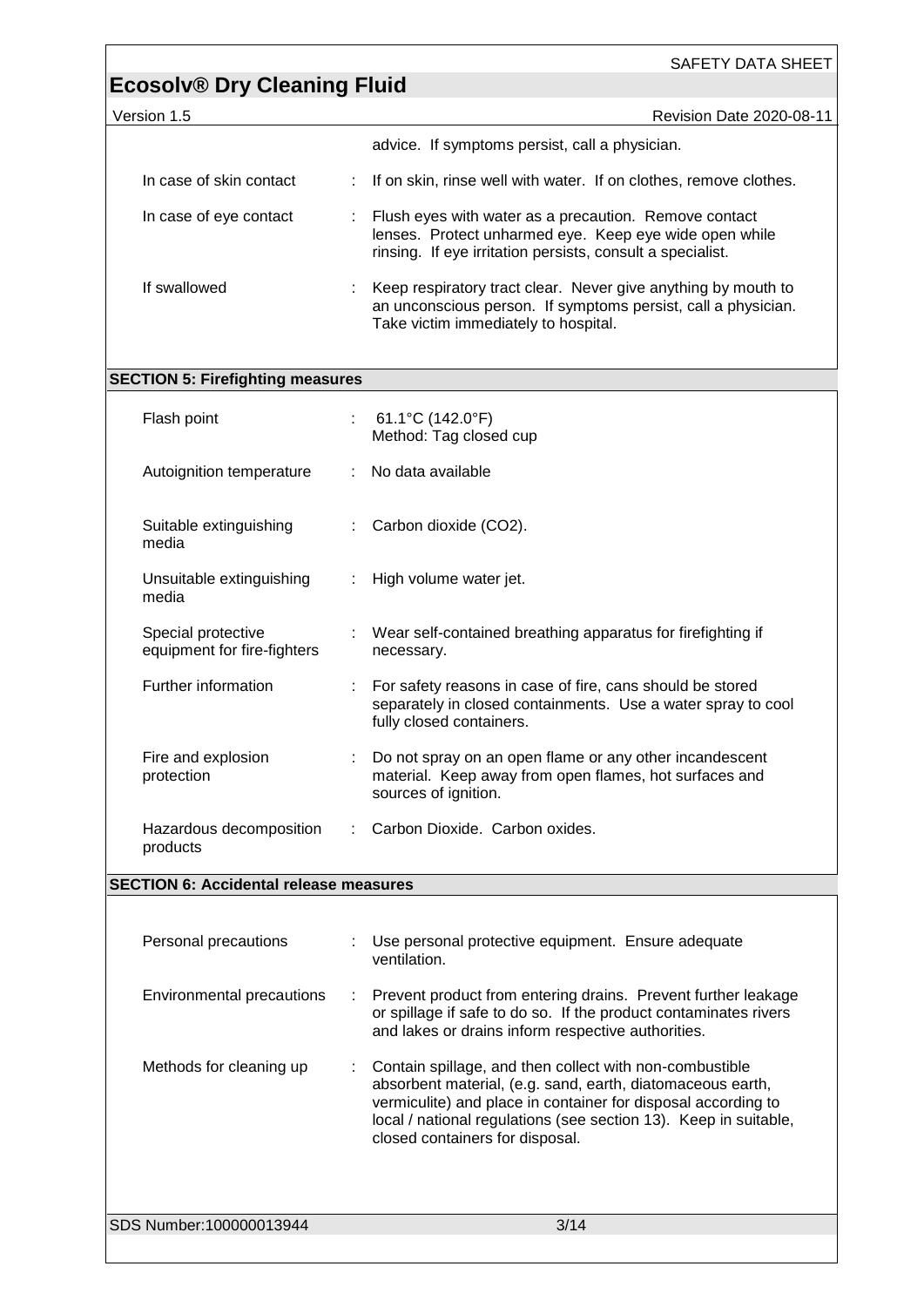SAFETY DATA SHEET

| Version 1.5 **Revision 1.5** Revision Date 2020-08-11

| <b>SECTION 7: Handling and storage</b>                                                                                                                                                                                                                                                                                                                                                                                                                                                                                                                                                                                                                                                                                                                          |              |                      |            |                                                                                                                                                                                                                                                                                                                                                                                                                                                                                                                                                                                                                                 |             |
|-----------------------------------------------------------------------------------------------------------------------------------------------------------------------------------------------------------------------------------------------------------------------------------------------------------------------------------------------------------------------------------------------------------------------------------------------------------------------------------------------------------------------------------------------------------------------------------------------------------------------------------------------------------------------------------------------------------------------------------------------------------------|--------------|----------------------|------------|---------------------------------------------------------------------------------------------------------------------------------------------------------------------------------------------------------------------------------------------------------------------------------------------------------------------------------------------------------------------------------------------------------------------------------------------------------------------------------------------------------------------------------------------------------------------------------------------------------------------------------|-------------|
| <b>Handling</b>                                                                                                                                                                                                                                                                                                                                                                                                                                                                                                                                                                                                                                                                                                                                                 |              |                      |            |                                                                                                                                                                                                                                                                                                                                                                                                                                                                                                                                                                                                                                 |             |
| Advice on safe handling                                                                                                                                                                                                                                                                                                                                                                                                                                                                                                                                                                                                                                                                                                                                         |              | regulations.         |            | Avoid formation of aerosol. Do not breathe vapors/dust. For<br>personal protection see section 8. Smoking, eating and<br>drinking should be prohibited in the application area. Provide<br>sufficient air exchange and/or exhaust in work rooms. Dispose<br>of rinse water in accordance with local and national                                                                                                                                                                                                                                                                                                                |             |
| Advice on protection<br>against fire and explosion                                                                                                                                                                                                                                                                                                                                                                                                                                                                                                                                                                                                                                                                                                              |              | sources of ignition. |            | Do not spray on an open flame or any other incandescent<br>material. Keep away from open flames, hot surfaces and                                                                                                                                                                                                                                                                                                                                                                                                                                                                                                               |             |
| <b>Storage</b>                                                                                                                                                                                                                                                                                                                                                                                                                                                                                                                                                                                                                                                                                                                                                  |              |                      |            |                                                                                                                                                                                                                                                                                                                                                                                                                                                                                                                                                                                                                                 |             |
| Requirements for storage<br>areas and containers                                                                                                                                                                                                                                                                                                                                                                                                                                                                                                                                                                                                                                                                                                                |              |                      |            | No smoking. Keep in a well-ventilated place. Observe label<br>precautions. Electrical installations / working materials must<br>comply with the technological safety standards.                                                                                                                                                                                                                                                                                                                                                                                                                                                 |             |
| Use                                                                                                                                                                                                                                                                                                                                                                                                                                                                                                                                                                                                                                                                                                                                                             |              | Solvent              |            |                                                                                                                                                                                                                                                                                                                                                                                                                                                                                                                                                                                                                                 |             |
| <b>SECTION 8: Exposure controls/personal protection</b>                                                                                                                                                                                                                                                                                                                                                                                                                                                                                                                                                                                                                                                                                                         |              |                      |            |                                                                                                                                                                                                                                                                                                                                                                                                                                                                                                                                                                                                                                 |             |
| Ingredients with workplace control parameters<br><b>Chevron Phillips Chemical Company LP</b>                                                                                                                                                                                                                                                                                                                                                                                                                                                                                                                                                                                                                                                                    |              |                      |            |                                                                                                                                                                                                                                                                                                                                                                                                                                                                                                                                                                                                                                 |             |
| Components                                                                                                                                                                                                                                                                                                                                                                                                                                                                                                                                                                                                                                                                                                                                                      | <b>Basis</b> |                      | Value      | Control parameters                                                                                                                                                                                                                                                                                                                                                                                                                                                                                                                                                                                                              | Note        |
| C12-C14 Isoalkanes<br>RCP Reciprocal Calculation Procedure<br>US                                                                                                                                                                                                                                                                                                                                                                                                                                                                                                                                                                                                                                                                                                |              | Manufacturer         | <b>TWA</b> | $1,200$ mg/m3                                                                                                                                                                                                                                                                                                                                                                                                                                                                                                                                                                                                                   | RCP.        |
| Components                                                                                                                                                                                                                                                                                                                                                                                                                                                                                                                                                                                                                                                                                                                                                      | <b>Basis</b> |                      | Value      | Control parameters                                                                                                                                                                                                                                                                                                                                                                                                                                                                                                                                                                                                              | <b>Note</b> |
| <b>Engineering measures</b><br>Adequate ventilation to control airborned concentrations below the exposure guidelines/limits.<br>Consider the potential hazards of this material (see Section 2), applicable exposure limits, job<br>activities, and other substances in the work place when designing engineering controls and selecting<br>personal protective equipment. If engineering controls or work practices are not adequate to prevent<br>exposure to harmful levels of this material, the personal protective equipment listed below is<br>recommended. The user should read and understand all instructions and limitations supplied with<br>the equipment since protection is usually provided for a limited time or under certain circumstances. |              |                      |            |                                                                                                                                                                                                                                                                                                                                                                                                                                                                                                                                                                                                                                 |             |
| Personal protective equipment                                                                                                                                                                                                                                                                                                                                                                                                                                                                                                                                                                                                                                                                                                                                   |              |                      |            |                                                                                                                                                                                                                                                                                                                                                                                                                                                                                                                                                                                                                                 |             |
| Respiratory protection                                                                                                                                                                                                                                                                                                                                                                                                                                                                                                                                                                                                                                                                                                                                          |              |                      |            | Wear a supplied-air NIOSH approved respirator unless<br>ventilation or other engineering controls are adequate to<br>maintain minimal oxygen content of 19.5% by volume under<br>normal atmospheric pressure. Wear a NIOSH approved<br>respirator that provides protection when working with this<br>material if exposure to harmful levels of airborne material may<br>occur, such as:. Use a positive pressure, air-supplying<br>respirator if there is potential for uncontrolled release, exposure<br>levels are not known, or other circumstances where air-<br>purifying respirators may not provide adequate protection. |             |

SDS Number:100000013944 4/14

Hand protection : The suitability for a specific workplace should be discussed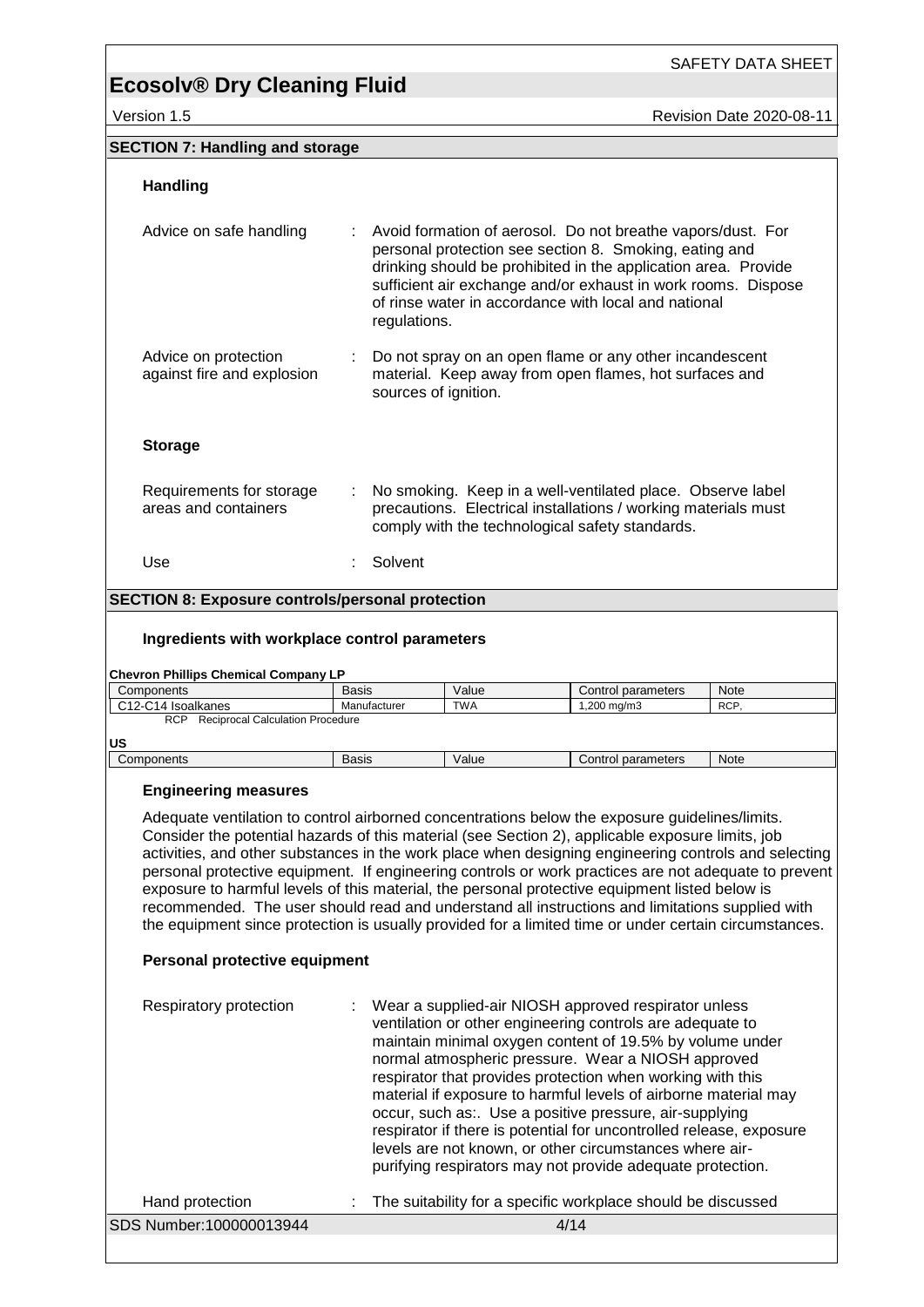|                                                    | SAFETY DATA SHEET                                                                                                                                                                                                                                                                                                                                                                                                                                                 |
|----------------------------------------------------|-------------------------------------------------------------------------------------------------------------------------------------------------------------------------------------------------------------------------------------------------------------------------------------------------------------------------------------------------------------------------------------------------------------------------------------------------------------------|
| <b>Ecosolv® Dry Cleaning Fluid</b><br>Version 1.5  | Revision Date 2020-08-11                                                                                                                                                                                                                                                                                                                                                                                                                                          |
|                                                    | with the producers of the protective gloves. Please observe<br>the instructions regarding permeability and breakthrough time<br>which are provided by the supplier of the gloves. Also take into<br>consideration the specific local conditions under which the<br>product is used, such as the danger of cuts, abrasion, and the<br>contact time. Gloves should be discarded and replaced if there<br>is any indication of degradation or chemical breakthrough. |
| Eye protection                                     | Eye wash bottle with pure water. Tightly fitting safety goggles.                                                                                                                                                                                                                                                                                                                                                                                                  |
| Skin and body protection                           | Choose body protection in relation to its type, to the<br>concentration and amount of dangerous substances, and to the<br>specific work-place. Wear as appropriate:. Flame retardant<br>protective clothing. Footwear protecting against chemicals.                                                                                                                                                                                                               |
| Hygiene measures                                   | When using do not eat or drink. When using do not smoke.<br>Wash hands before breaks and at the end of workday.                                                                                                                                                                                                                                                                                                                                                   |
| <b>SECTION 9: Physical and chemical properties</b> |                                                                                                                                                                                                                                                                                                                                                                                                                                                                   |
|                                                    | Information on basic physical and chemical properties                                                                                                                                                                                                                                                                                                                                                                                                             |
| Appearance                                         |                                                                                                                                                                                                                                                                                                                                                                                                                                                                   |
| Form<br>Physical state<br>Color<br>Odor            | Liquid<br>Liquid<br>Colorless at room temperature<br>mild hydrocarbon                                                                                                                                                                                                                                                                                                                                                                                             |
| Safety data                                        |                                                                                                                                                                                                                                                                                                                                                                                                                                                                   |
| Flash point                                        | : 61.1°C (142.0°F)<br>Method: Tag closed cup                                                                                                                                                                                                                                                                                                                                                                                                                      |
| Lower explosion limit                              | 1.1 %(V)                                                                                                                                                                                                                                                                                                                                                                                                                                                          |
| Upper explosion limit                              | : $6.1\%$ (V)                                                                                                                                                                                                                                                                                                                                                                                                                                                     |
| Oxidizing properties                               | : No                                                                                                                                                                                                                                                                                                                                                                                                                                                              |
| Autoignition temperature                           | : No data available                                                                                                                                                                                                                                                                                                                                                                                                                                               |
| Thermal decomposition                              | : No data available                                                                                                                                                                                                                                                                                                                                                                                                                                               |
| Molecular formula                                  | : Mixture                                                                                                                                                                                                                                                                                                                                                                                                                                                         |
| Molecular weight                                   | Not applicable                                                                                                                                                                                                                                                                                                                                                                                                                                                    |
| pH                                                 | : 7                                                                                                                                                                                                                                                                                                                                                                                                                                                               |
| Pour point                                         | No data available                                                                                                                                                                                                                                                                                                                                                                                                                                                 |
| Boiling point/boiling range                        | : $189-208$ °C (372-406°F)                                                                                                                                                                                                                                                                                                                                                                                                                                        |
| Vapor pressure                                     | 1.50 MMHG<br>at 38°C (100°F)                                                                                                                                                                                                                                                                                                                                                                                                                                      |
| Relative density                                   | : 0.76                                                                                                                                                                                                                                                                                                                                                                                                                                                            |
| SDS Number:100000013944                            | 5/14                                                                                                                                                                                                                                                                                                                                                                                                                                                              |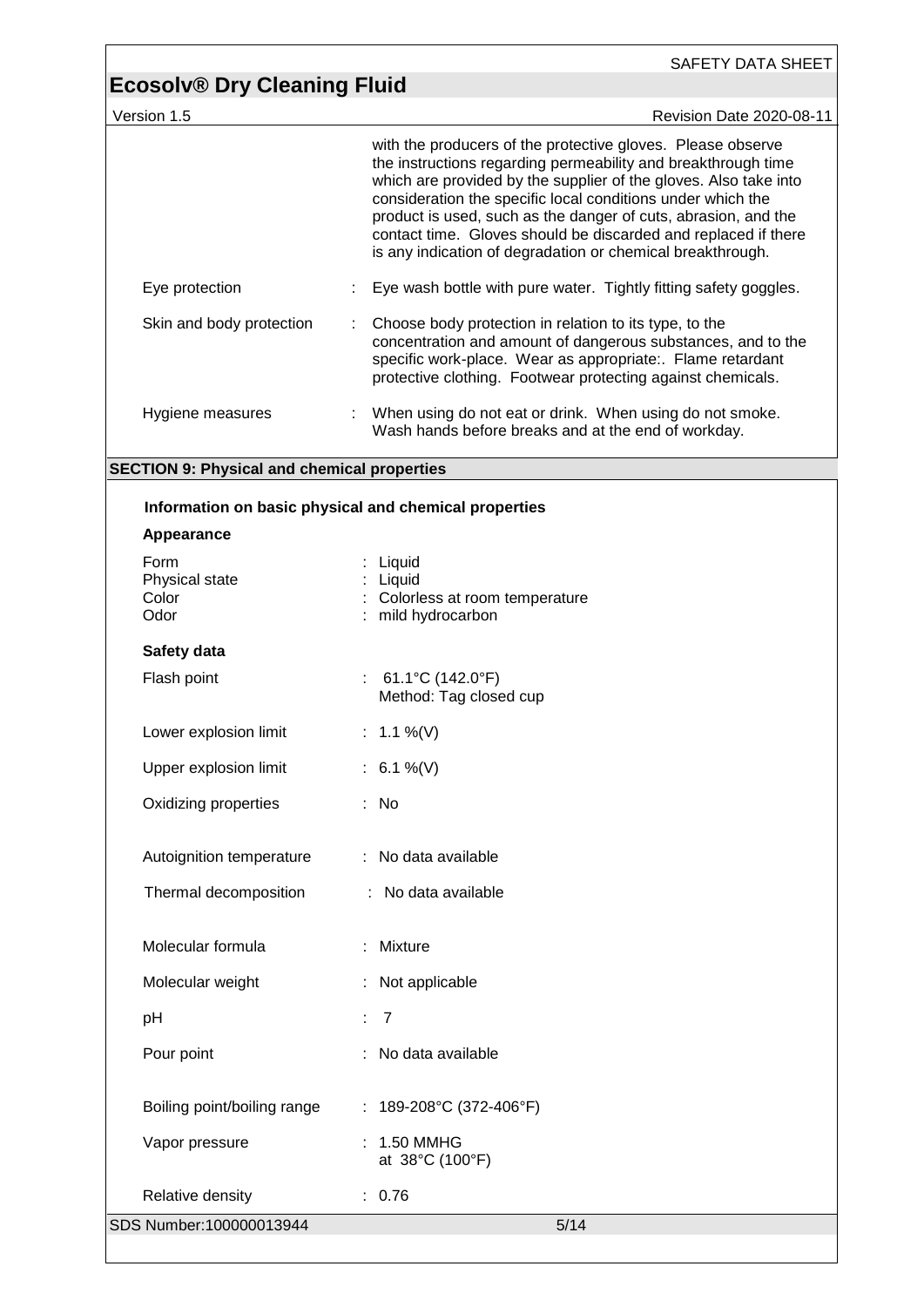| <b>Ecosolv® Dry Cleaning Fluid</b>           | SAFETY DATA SHEET                                                                                                                               |  |
|----------------------------------------------|-------------------------------------------------------------------------------------------------------------------------------------------------|--|
| Version 1.5<br>Revision Date 2020-08-11      |                                                                                                                                                 |  |
|                                              | at 15.6 °C (60.1 °F)                                                                                                                            |  |
| Water solubility                             | : Negligible                                                                                                                                    |  |
| Partition coefficient: n-<br>octanol/water   | : No data available                                                                                                                             |  |
| Viscosity, kinematic                         | : $1.55$ cSt<br>at 38°C (100°F)                                                                                                                 |  |
| Relative vapor density                       | $\therefore$ 3<br>$(Air = 1.0)$                                                                                                                 |  |
| Evaporation rate                             | $\therefore$ 1                                                                                                                                  |  |
| Percent volatile                             | $:$ > 99 %                                                                                                                                      |  |
| <b>SECTION 10: Stability and reactivity</b>  |                                                                                                                                                 |  |
|                                              |                                                                                                                                                 |  |
| <b>Reactivity</b>                            | : Stable under recommended storage conditions.                                                                                                  |  |
| <b>Chemical stability</b>                    | This material is considered stable under normal ambient and<br>÷<br>anticipated storage and handling conditions of temperature<br>and pressure. |  |
| Possibility of hazardous reactions           |                                                                                                                                                 |  |
| <b>Hazardous reactions</b>                   | : Hazardous reactions: Hazardous polymerization does not<br>occur.                                                                              |  |
|                                              | Hazardous reactions: Vapors may form explosive mixture with<br>air.                                                                             |  |
|                                              | Further information: No decomposition if stored and applied as<br>directed.                                                                     |  |
| <b>Conditions to avoid</b>                   | : Heat, flames and sparks.                                                                                                                      |  |
| <b>Materials to avoid</b>                    | May react with oxygen and strong oxidizing agents, such as<br>chlorates, nitrates, peroxides, etc.                                              |  |
| <b>Thermal decomposition</b>                 | No data available                                                                                                                               |  |
| <b>Hazardous decomposition</b><br>products   | : Carbon Dioxide<br>Carbon oxides                                                                                                               |  |
| Other data                                   | No decomposition if stored and applied as directed.                                                                                             |  |
| <b>SECTION 11: Toxicological information</b> |                                                                                                                                                 |  |
|                                              |                                                                                                                                                 |  |
| <b>Acute oral toxicity</b>                   |                                                                                                                                                 |  |
| SDS Number:100000013944                      | 6/14                                                                                                                                            |  |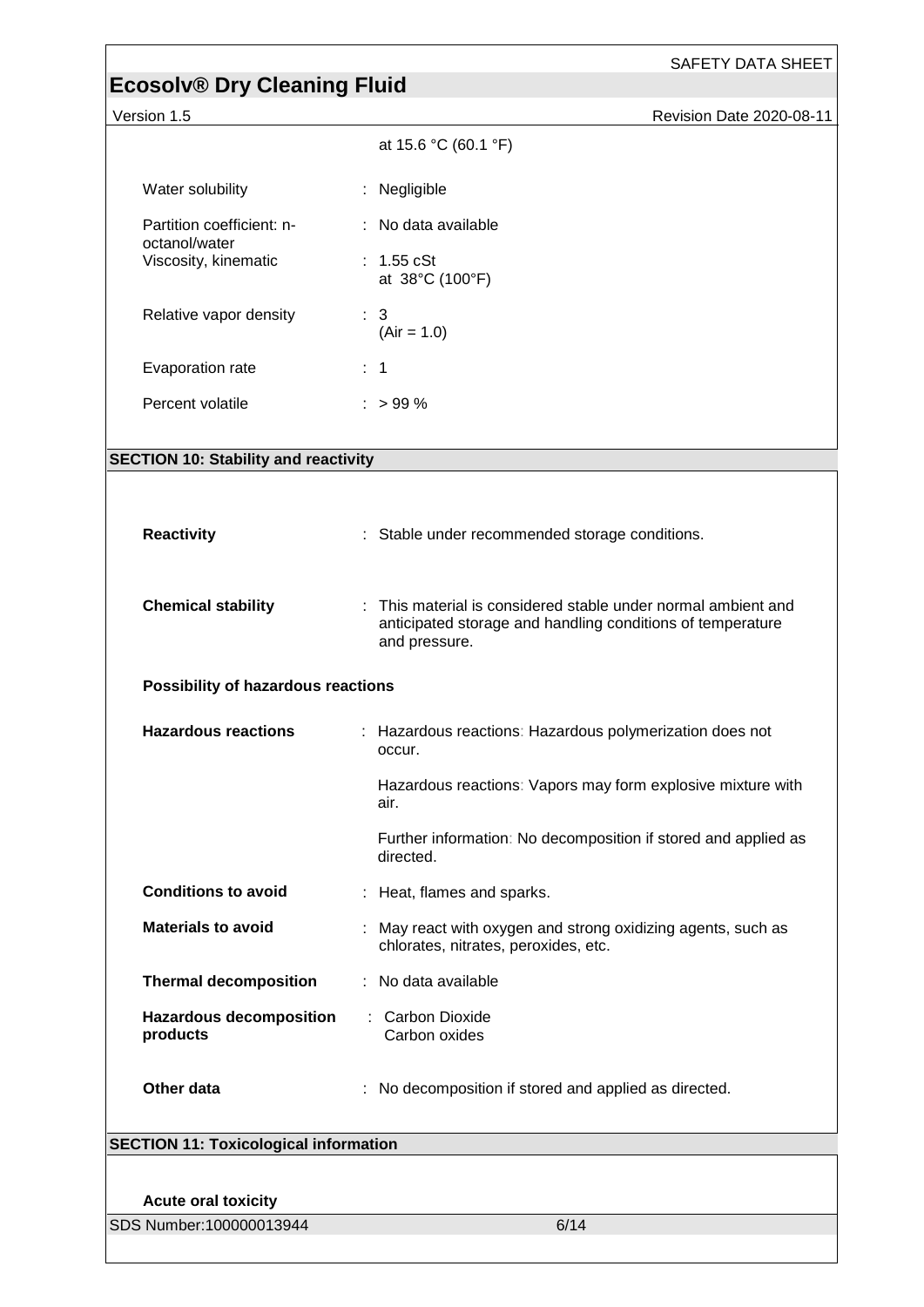## **Ecosolv® Dry Cleaning Fluid**

| Version 1.5                                 | <b>Revision Date 2020-08-11</b>                                                                                                                                                                                                                                                                                                                                              |
|---------------------------------------------|------------------------------------------------------------------------------------------------------------------------------------------------------------------------------------------------------------------------------------------------------------------------------------------------------------------------------------------------------------------------------|
| C12-C14 Isoalkanes                          | : LD50: $> 5,000$ mg/kg<br>Species: Rat<br>Sex: male and female<br>Method: OECD Test Guideline 401<br>Information given is based on data obtained from similar<br>substances.                                                                                                                                                                                                |
| <b>Acute inhalation toxicity</b>            |                                                                                                                                                                                                                                                                                                                                                                              |
| C12-C14 Isoalkanes                          | : LC50: $> 5.3$ mg/l<br>Exposure time: 4 h<br>Species: Rat<br>Sex: male and female<br>Test atmosphere: dust/mist<br>Method: OECD Test Guideline 403<br>An LC50/inhalation/4h/rat could not be determined because<br>no mortality of rats was observed at the maximum achievable<br>concentration.<br>Information given is based on data obtained from similar<br>substances. |
| <b>Acute dermal toxicity</b>                |                                                                                                                                                                                                                                                                                                                                                                              |
| C <sub>12</sub> -C <sub>14</sub> Isoalkanes | : LD50: $> 2,000$ mg/kg<br>Species: Rabbit<br>Sex: male and female<br>Method: OECD Test Guideline 402<br>Information given is based on data obtained from similar<br>substances.                                                                                                                                                                                             |
| <b>Skin irritation</b>                      |                                                                                                                                                                                                                                                                                                                                                                              |
| C12-C14 Isoalkanes                          | : No skin irritation<br>Information given is based on data obtained from similar<br>substances.                                                                                                                                                                                                                                                                              |
| <b>Eye irritation</b><br>C12-C14 Isoalkanes | : No eye irritation<br>Information given is based on data obtained from similar<br>substances.                                                                                                                                                                                                                                                                               |
| <b>Sensitization</b>                        |                                                                                                                                                                                                                                                                                                                                                                              |
| C12-C14 Isoalkanes                          | : Did not cause sensitization on laboratory animals.<br>Information given is based on data obtained from similar<br>substances.                                                                                                                                                                                                                                              |
| <b>Repeated dose toxicity</b>               |                                                                                                                                                                                                                                                                                                                                                                              |
| C12-C14 Isoalkanes                          | : Species: Rat, male and female<br>Sex: male and female<br>Application Route: oral gavage<br>Dose: 500, 2500, 5000 mg/kg/d<br>Exposure time: 13 wk<br>Number of exposures: daily<br>NOEL: $>= 5000$ mg/kg/d<br>Method: OECD Test Guideline 408<br>No adverse effects expected<br>Information given is based on data obtained from similar                                    |
| SDS Number:100000013944                     | 7/14                                                                                                                                                                                                                                                                                                                                                                         |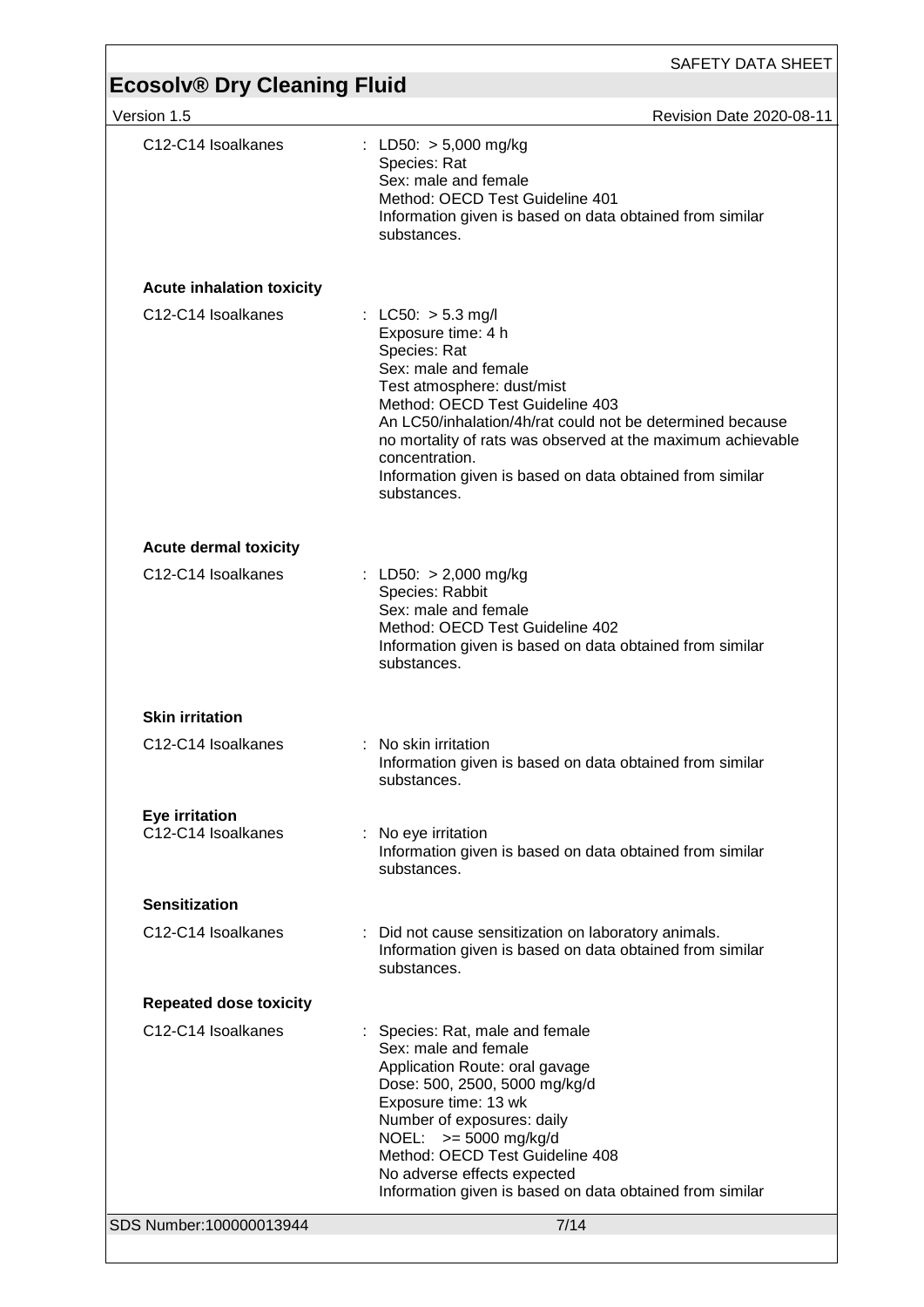version 1.5 **Version 1.5** Revision Date 2020-08-11

|                                                                  | substances.                                                                                                                                                                                                                                                                                                                                                             |
|------------------------------------------------------------------|-------------------------------------------------------------------------------------------------------------------------------------------------------------------------------------------------------------------------------------------------------------------------------------------------------------------------------------------------------------------------|
|                                                                  | Species: Rat, male and female<br>Sex: male and female<br>Application Route: Dermal<br>Dose: 165, 330, 495 mg/kg<br>Exposure time: 13 wk<br>Number of exposures: 5 d/wk<br>NOEL: > 495 mg/kg/d<br>Method: OECD Guideline 411<br>No adverse effects expected<br>Information given is based on data obtained from similar<br>substances.                                   |
|                                                                  | Species: Rat, male and female<br>Sex: male and female<br>Application Route: Inhalation<br>Dose: 5, 10, 30 mg/L<br>Exposure time: 90 d<br>Number of exposures: 6 h/d<br>NOEL: > 30 mg/l<br>Method: OECD Test Guideline 413<br>No adverse effects expected<br>Information given is based on data obtained from similar<br>substances.                                     |
| <b>Genotoxicity in vitro</b>                                     |                                                                                                                                                                                                                                                                                                                                                                         |
| C12-C14 Isoalkanes                                               | : Test Type: Ames test<br>Metabolic activation: with and without metabolic activation<br>Result: negative                                                                                                                                                                                                                                                               |
|                                                                  | Test Type: Mouse lymphoma assay<br>Metabolic activation: with and without metabolic activation<br>Result: negative                                                                                                                                                                                                                                                      |
|                                                                  | Test Type: Sister Chromatid Exchange Assay<br>Metabolic activation: with and without metabolic activation<br>Result: negative                                                                                                                                                                                                                                           |
| <b>Reproductive toxicity</b>                                     |                                                                                                                                                                                                                                                                                                                                                                         |
| C12-C14 Isoalkanes                                               | : Species: Rat<br>Sex: male and female<br>Application Route: oral gavage<br>Dose: 50, 200, 750 mg/kg/bw/d<br>Number of exposures: daily<br>Test period: 70 d<br>Method: OECD Test Guideline 416<br>NOAEL Parent: >750 mg/kg/bw/d<br>NOAEL F1: >750 mg/kg/bw/d<br>No adverse effects expected<br>Information given is based on data obtained from similar<br>substances. |
| <b>Ecosolv® Dry Cleaning Fluid</b><br><b>Aspiration toxicity</b> | May be fatal if swallowed and enters airways.                                                                                                                                                                                                                                                                                                                           |
| SDS Number:100000013944                                          | 8/14                                                                                                                                                                                                                                                                                                                                                                    |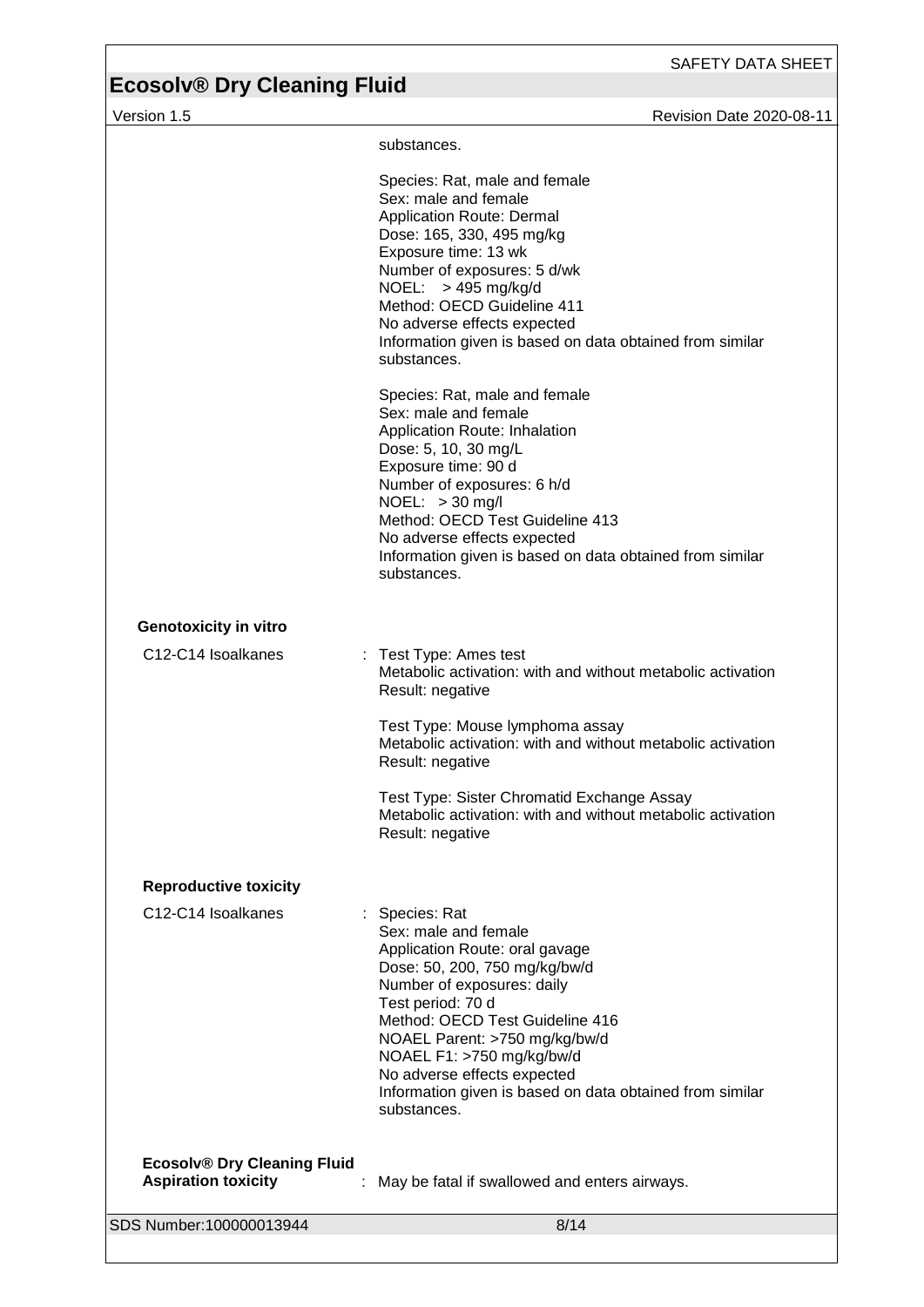|                                                                  | SAFETY DATA SHEET                                                                                                                                                                                                                                                                                                                                          |
|------------------------------------------------------------------|------------------------------------------------------------------------------------------------------------------------------------------------------------------------------------------------------------------------------------------------------------------------------------------------------------------------------------------------------------|
| <b>Ecosolv® Dry Cleaning Fluid</b>                               |                                                                                                                                                                                                                                                                                                                                                            |
| Version 1.5                                                      | Revision Date 2020-08-11                                                                                                                                                                                                                                                                                                                                   |
| <b>CMR</b> effects                                               |                                                                                                                                                                                                                                                                                                                                                            |
| C12-C14 Isoalkanes                                               | : Carcinogenicity: Not available<br>Mutagenicity: Tests on bacterial or mammalian cell cultures<br>did not show mutagenic effects., In vivo tests did not show<br>mutagenic effects<br>Teratogenicity: Animal testing did not show any effects on<br>fetal development.<br>Reproductive toxicity: Animal testing did not show any effects<br>on fertility. |
| <b>Ecosolv® Dry Cleaning Fluid</b><br><b>Further information</b> | : Solvents may degrease the skin.                                                                                                                                                                                                                                                                                                                          |
| <b>SECTION 12: Ecological information</b>                        |                                                                                                                                                                                                                                                                                                                                                            |
|                                                                  |                                                                                                                                                                                                                                                                                                                                                            |
|                                                                  |                                                                                                                                                                                                                                                                                                                                                            |
| <b>Ecotoxicity effects</b>                                       |                                                                                                                                                                                                                                                                                                                                                            |
| <b>Toxicity to fish</b>                                          | : $1,000 \text{ mg/l}$<br>Exposure time: 96 h<br>Species: Salmo gairdneri (Rainbow trout)                                                                                                                                                                                                                                                                  |
| <b>Toxicity to daphnia and</b><br>other aquatic invertebrates    | : $1,000 \text{ mg/l}$<br>Exposure time: 48 h<br>Species: Daphnia magna (Water flea)                                                                                                                                                                                                                                                                       |
| <b>Toxicity to algae</b>                                         |                                                                                                                                                                                                                                                                                                                                                            |
| C12-C14 Isoalkanes                                               | : EL50: $> 1,000$ mg/l<br>Exposure time: 72 h<br>Species: Pseudokirchneriella subcapitata (green algae)<br>Growth inhibition Method: OECD Test Guideline 201<br>Information given is based on data obtained from similar<br>substances.                                                                                                                    |
| <b>Toxicity to fish (Chronic toxicity)</b>                       |                                                                                                                                                                                                                                                                                                                                                            |
| C12-C14 Isoalkanes                                               | : No data available:                                                                                                                                                                                                                                                                                                                                       |
|                                                                  | Toxicity to daphnia and other aquatic invertebrates (Chronic toxicity)                                                                                                                                                                                                                                                                                     |
| C12-C14 Isoalkanes                                               | : No data available                                                                                                                                                                                                                                                                                                                                        |
| Biodegradability                                                 | : Expected to be biodegradable                                                                                                                                                                                                                                                                                                                             |
| Elimination information (persistence and degradability)          |                                                                                                                                                                                                                                                                                                                                                            |
| Bioaccumulation                                                  |                                                                                                                                                                                                                                                                                                                                                            |
| C12-C14 Isoalkanes                                               | : The product may be accumulated in organisms.                                                                                                                                                                                                                                                                                                             |
| SDS Number:100000013944                                          | 9/14                                                                                                                                                                                                                                                                                                                                                       |
|                                                                  |                                                                                                                                                                                                                                                                                                                                                            |

ſ

 $\overline{\phantom{0}}$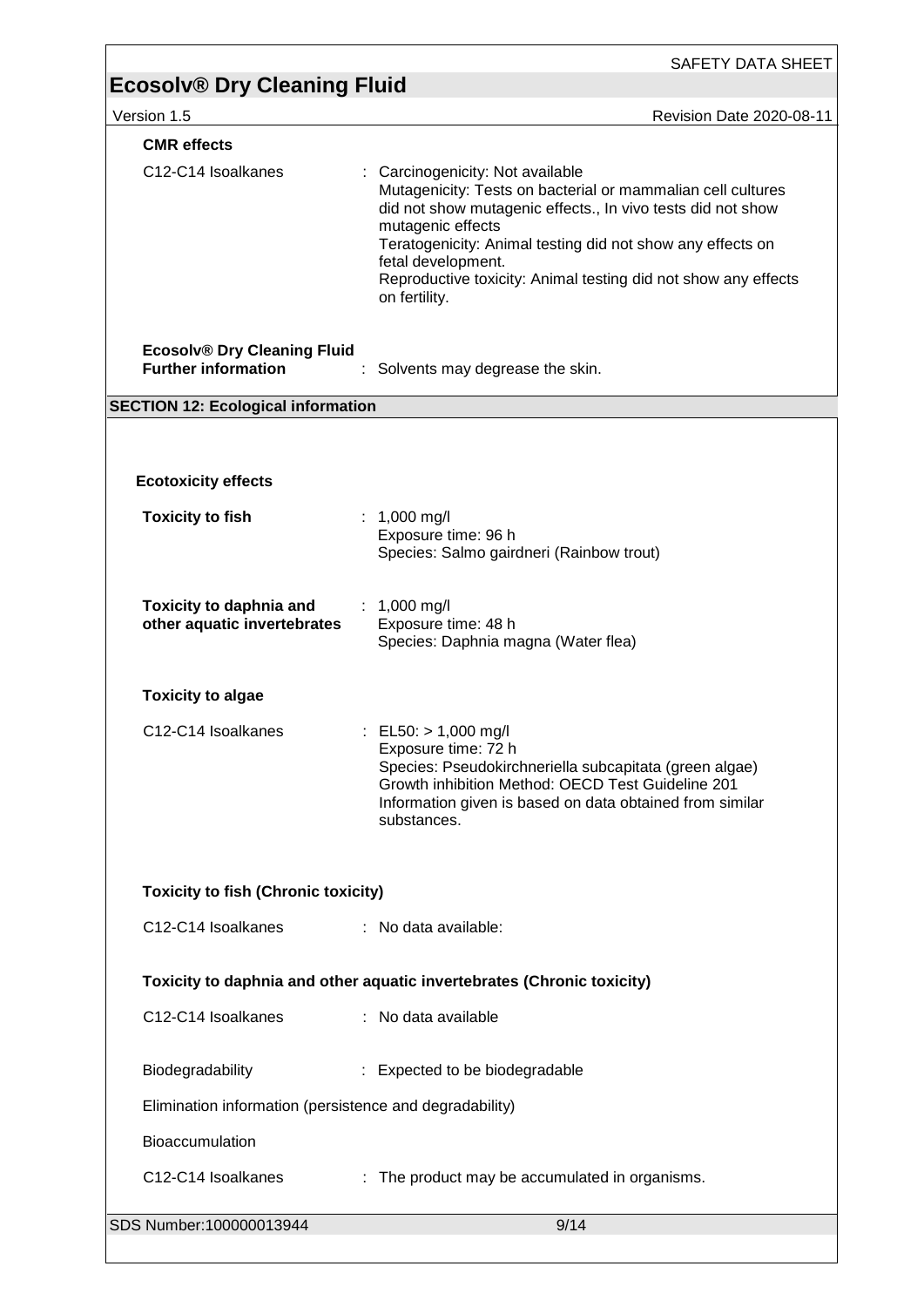## **Ecosolv® Dry Cleaning Fluid**

Version 1.5 **Revision Date 2020-08-11** 

| Mobility                                                                |                                                                                                                                                                                                                                                                                                                                                                                                                                                                                                     |
|-------------------------------------------------------------------------|-----------------------------------------------------------------------------------------------------------------------------------------------------------------------------------------------------------------------------------------------------------------------------------------------------------------------------------------------------------------------------------------------------------------------------------------------------------------------------------------------------|
| C <sub>12</sub> -C <sub>14</sub> Isoalkanes                             | : immobile                                                                                                                                                                                                                                                                                                                                                                                                                                                                                          |
| <b>Results of PBT assessment</b><br>C12-C14 Isoalkanes                  | : Non-classified PBT substance, Non-classified vPvB substance                                                                                                                                                                                                                                                                                                                                                                                                                                       |
| Additional ecological<br>information<br><b>Ecotoxicology Assessment</b> | : No data available                                                                                                                                                                                                                                                                                                                                                                                                                                                                                 |
| Short-term (acute) aquatic hazard<br>C12-C14 Isoalkanes                 | : This material is not expected to be harmful to aquatic<br>organisms.                                                                                                                                                                                                                                                                                                                                                                                                                              |
| Long-term (chronic) aquatic hazard<br>C12-C14 Isoalkanes                | : This material is not expected to be harmful to aquatic<br>organisms.                                                                                                                                                                                                                                                                                                                                                                                                                              |
| <b>SECTION 13: Disposal considerations</b>                              |                                                                                                                                                                                                                                                                                                                                                                                                                                                                                                     |
|                                                                         | The information in this SDS pertains only to the product as shipped.                                                                                                                                                                                                                                                                                                                                                                                                                                |
| disposal facility.                                                      | Use material for its intended purpose or recycle if possible. This material, if it must be discarded,<br>may meet the criteria of a hazardous waste as defined by US EPA under RCRA (40 CFR 261) or<br>other State and local regulations. Measurement of certain physical properties and analysis for<br>regulated components may be necessary to make a correct determination. If this material is<br>classified as a hazardous waste, federal law requires disposal at a licensed hazardous waste |
| Product                                                                 | : Do not dispose of waste into sewer. Do not contaminate<br>ponds, waterways or ditches with chemical or used container.<br>Send to a licensed waste management company.                                                                                                                                                                                                                                                                                                                            |
| Contaminated packaging                                                  | Empty remaining contents. Dispose of as unused product.<br>Do not re-use empty containers. Do not burn, or use a cutting<br>torch on, the empty drum.                                                                                                                                                                                                                                                                                                                                               |
| <b>SECTION 14: Transport information</b>                                |                                                                                                                                                                                                                                                                                                                                                                                                                                                                                                     |
| shipments in non-bulk packages (see regulatory definition).             | The shipping descriptions shown here are for bulk shipments only, and may not apply to                                                                                                                                                                                                                                                                                                                                                                                                              |
| bill of lading.                                                         | Consult the appropriate domestic or international mode-specific and quantity-specific Dangerous<br>Goods Regulations for additional shipping description requirements (e.g., technical name or names,<br>etc.) Therefore, the information shown here, may not always agree with the bill of lading shipping<br>description for the material. Flashpoints for the material may vary slightly between the SDS and the                                                                                 |
| TRANSPORTATION BY THIS AGENCY.                                          | US DOT (UNITED STATES DEPARTMENT OF TRANSPORTATION)<br>NOT REGULATED AS A HAZARDOUS MATERIAL OR DANGEROUS GOODS FOR                                                                                                                                                                                                                                                                                                                                                                                 |
| SDS Number:100000013944                                                 | 10/14                                                                                                                                                                                                                                                                                                                                                                                                                                                                                               |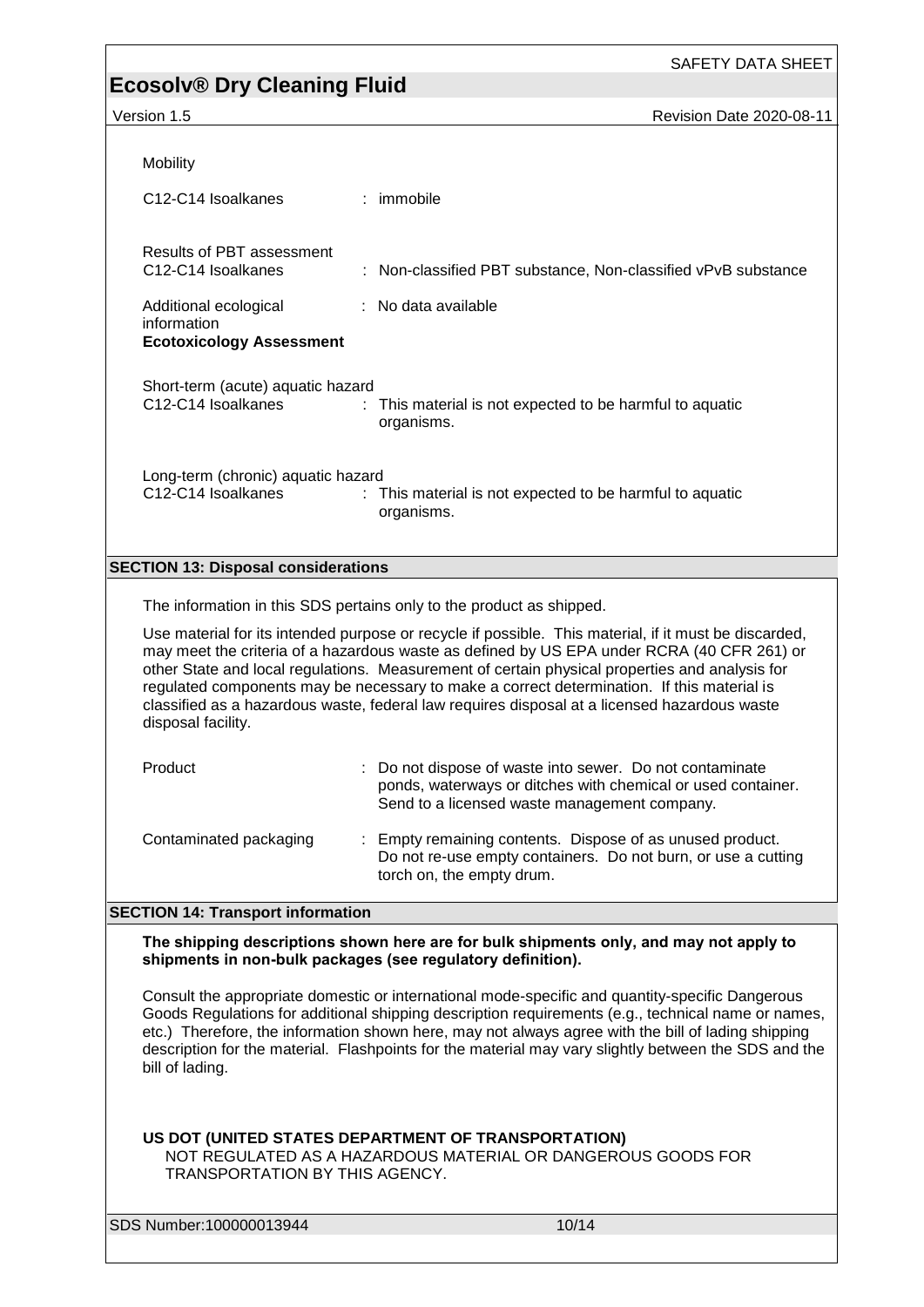Version 1.5 **Version 1.5** Revision Date 2020-08-11

Testing (ASTM D4206) has shown product does not sustain combustion.

| <b>TRANSPORTATION BY THIS AGENCY.</b>                                                                                                                                                                      | IMO / IMDG (INTERNATIONAL MARITIME DANGEROUS GOODS)<br>NOT REGULATED AS A HAZARDOUS MATERIAL OR DANGEROUS GOODS FOR |  |  |  |  |
|------------------------------------------------------------------------------------------------------------------------------------------------------------------------------------------------------------|---------------------------------------------------------------------------------------------------------------------|--|--|--|--|
| IATA (INTERNATIONAL AIR TRANSPORT ASSOCIATION)<br>NOT REGULATED AS A HAZARDOUS MATERIAL OR DANGEROUS GOODS FOR<br>TRANSPORTATION BY THIS AGENCY.                                                           |                                                                                                                     |  |  |  |  |
| ADR (AGREEMENT ON DANGEROUS GOODS BY ROAD (EUROPE))<br>NOT REGULATED AS A HAZARDOUS MATERIAL OR DANGEROUS GOODS FOR<br><b>TRANSPORTATION BY THIS AGENCY.</b>                                               |                                                                                                                     |  |  |  |  |
| RID (REGULATIONS CONCERNING THE INTERNATIONAL TRANSPORT OF<br><b>DANGEROUS GOODS (EUROPE))</b><br>NOT REGULATED AS A HAZARDOUS MATERIAL OR DANGEROUS GOODS FOR<br>TRANSPORTATION BY THIS AGENCY.           |                                                                                                                     |  |  |  |  |
| ADN (EUROPEAN AGREEMENT CONCERNING THE INTERNATIONAL CARRIAGE<br>OF DANGEROUS GOODS BY INLAND WATERWAYS)<br>NOT REGULATED AS A HAZARDOUS MATERIAL OR DANGEROUS GOODS FOR<br>TRANSPORTATION BY THIS AGENCY. |                                                                                                                     |  |  |  |  |
|                                                                                                                                                                                                            |                                                                                                                     |  |  |  |  |
|                                                                                                                                                                                                            | Transport in bulk according to Annex II of MARPOL 73/78 and the IBC Code                                            |  |  |  |  |
| <b>SECTION 15: Regulatory information</b><br><b>National legislation</b>                                                                                                                                   |                                                                                                                     |  |  |  |  |
| SARA 311/312 Hazards                                                                                                                                                                                       | : Flammable (gases, aerosols, liquids, or solids)<br>Aspiration hazard                                              |  |  |  |  |
| <b>CERCLA Reportable</b><br>Quantity                                                                                                                                                                       | : This material does not contain any components with a CERCLA<br>RQ.                                                |  |  |  |  |
| SARA 302 Reportable<br>Quantity                                                                                                                                                                            | : This material does not contain any components with a SARA<br>302 RQ.                                              |  |  |  |  |
| SARA 302 Threshold<br><b>Planning Quantity</b>                                                                                                                                                             | : This material does not contain any components with a section<br>302 EHS TPQ.                                      |  |  |  |  |

SDS Number:100000013944 11/14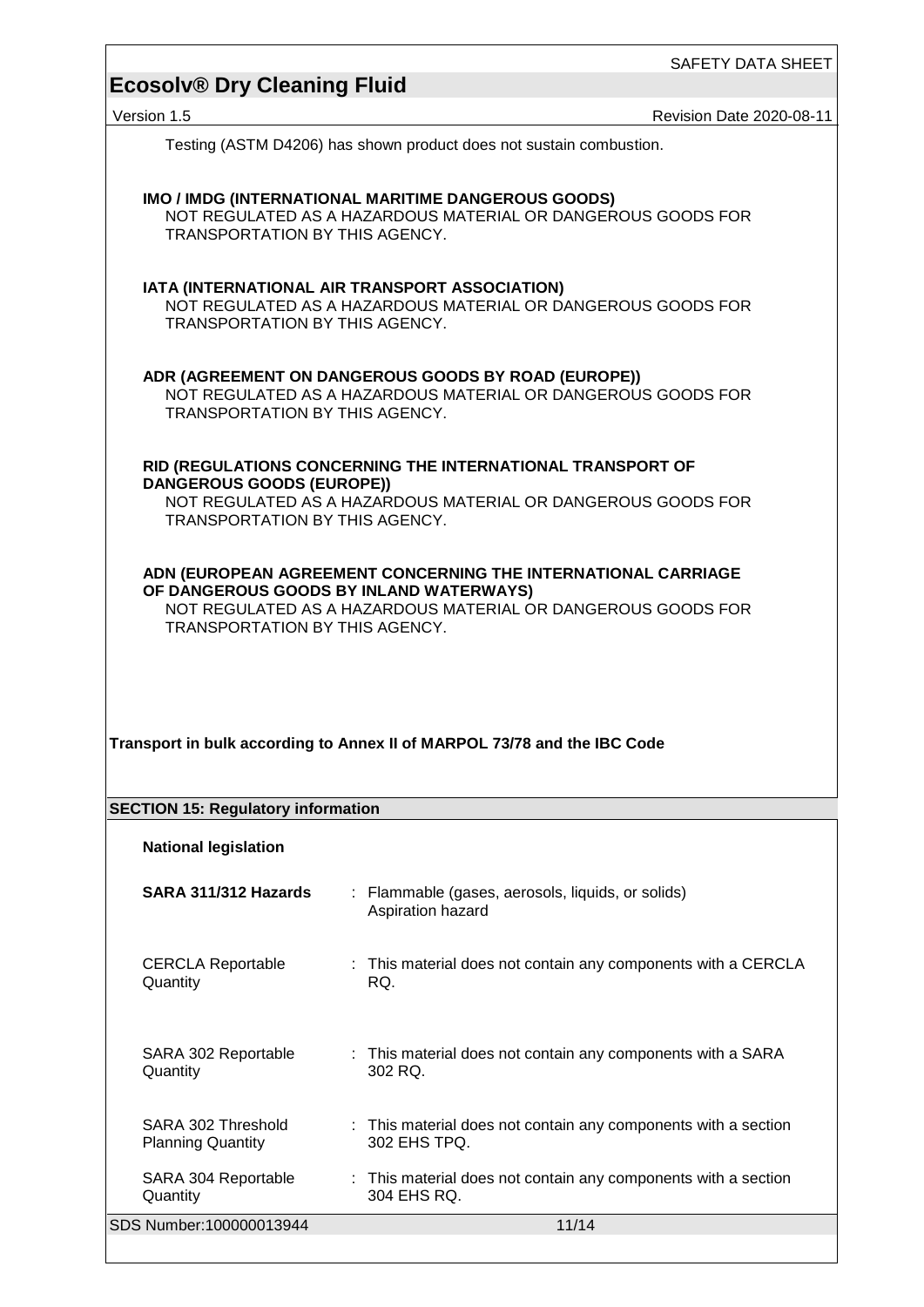| <b>Ecosolv® Dry Cleaning Fluid</b>                                                | SAFETY DATA SHEET                                                                                                                                                                                                                                                          |
|-----------------------------------------------------------------------------------|----------------------------------------------------------------------------------------------------------------------------------------------------------------------------------------------------------------------------------------------------------------------------|
| Version 1.5                                                                       | Revision Date 2020-08-11                                                                                                                                                                                                                                                   |
| SARA 313 Components                                                               | : This material does not contain any chemical components with<br>known CAS numbers that exceed the threshold (De Minimis)<br>reporting levels established by SARA Title III, Section 313.                                                                                  |
| <b>Clean Air Act</b>                                                              |                                                                                                                                                                                                                                                                            |
| Ozone-Depletion<br>Potential                                                      | : This product neither contains, nor was manufactured with a Class I or<br>Class II ODS as defined by the U.S. Clean Air Act Section 602 (40 CFR<br>82, Subpt. A, App.A + B).                                                                                              |
| Act Section 112 (40 CFR 61).                                                      | This product does not contain any hazardous air pollutants (HAP), as defined by the U.S. Clean Air                                                                                                                                                                         |
| Accidental Release Prevention (40 CFR 68.130, Subpart F).                         | This product does not contain any chemicals listed under the U.S. Clean Air Act Section 112(r) for                                                                                                                                                                         |
| Intermediate or Final VOC's (40 CFR 60.489).                                      | This product does not contain any chemicals listed under the U.S. Clean Air Act Section 111 SOCMI                                                                                                                                                                          |
| <b>US State Regulations</b>                                                       |                                                                                                                                                                                                                                                                            |
| Pennsylvania Right To Know                                                        | No components are subject to the Pennsylvania Right to Know<br>Act.                                                                                                                                                                                                        |
| <b>Notification status</b><br>Europe REACH                                        | A substance or substances in this product is not<br>registered or notified to be registered. Importation or<br>manufacture of this product is still permitted provided<br>that it does not exceed the REACH minimum threshold<br>quantity of the non-regulated substances. |
| Switzerland CH INV<br>United States of America (USA)<br><b>TSCA</b><br>Canada DSL | On the inventory, or in compliance with the inventory<br>On or in compliance with the active portion of the<br><b>TSCA</b> inventory<br>All components of this product are on the Canadian<br><b>DSL</b>                                                                   |
| Australia AICS<br>New Zealand NZIoC                                               | On the inventory, or in compliance with the inventory<br>On the inventory, or in compliance with the inventory                                                                                                                                                             |
| SDS Number:100000013944                                                           | 12/14                                                                                                                                                                                                                                                                      |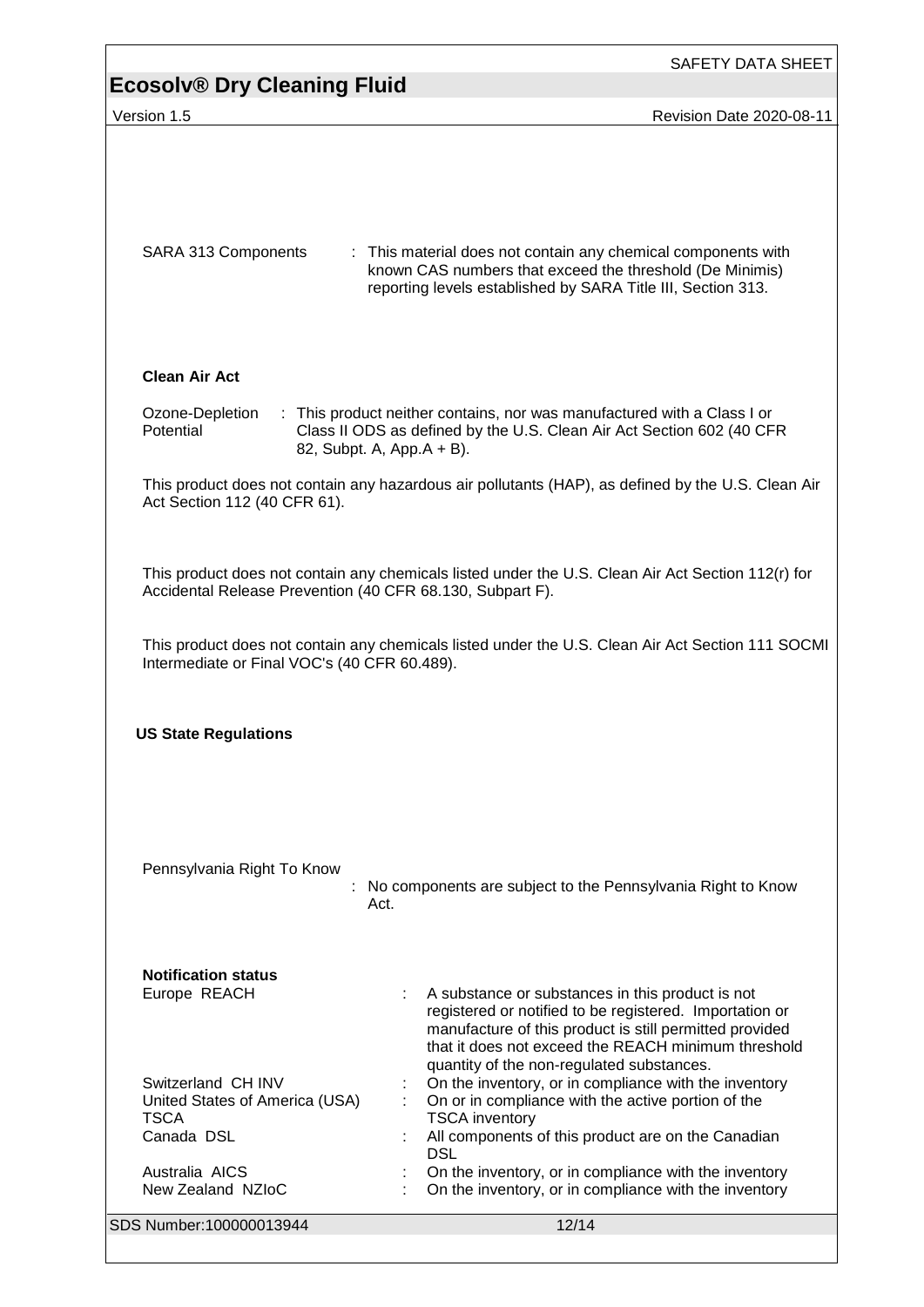| Version 1.5                                     |                                                                                                                                                                                                                                                                  |                                                                                                                                                                                                                                                                                                                                                                                                               |                                                                                                                                                                                                                                                                                                             |  |
|-------------------------------------------------|------------------------------------------------------------------------------------------------------------------------------------------------------------------------------------------------------------------------------------------------------------------|---------------------------------------------------------------------------------------------------------------------------------------------------------------------------------------------------------------------------------------------------------------------------------------------------------------------------------------------------------------------------------------------------------------|-------------------------------------------------------------------------------------------------------------------------------------------------------------------------------------------------------------------------------------------------------------------------------------------------------------|--|
|                                                 |                                                                                                                                                                                                                                                                  |                                                                                                                                                                                                                                                                                                                                                                                                               | Revision Date 2020-08-11                                                                                                                                                                                                                                                                                    |  |
| Japan ENCS<br>Korea KECI                        |                                                                                                                                                                                                                                                                  | Notification number: HSR002649<br>On the inventory, or in compliance with the inventory<br>A substance(s) in this product was not registered,<br>notified to be registered, or exempted from registration<br>by CPChem according to K-REACH regulations.<br>Importation or manufacture of this product is still<br>permitted provided the Korean Importer of Record has<br>themselves notified the substance. |                                                                                                                                                                                                                                                                                                             |  |
| Philippines PICCS<br>China IECSC<br>Taiwan TCSI |                                                                                                                                                                                                                                                                  | Not in compliance with the inventory<br>On the inventory, or in compliance with the inventory<br>On the inventory, or in compliance with the inventory                                                                                                                                                                                                                                                        |                                                                                                                                                                                                                                                                                                             |  |
|                                                 | <b>SECTION 16: Other information</b>                                                                                                                                                                                                                             |                                                                                                                                                                                                                                                                                                                                                                                                               |                                                                                                                                                                                                                                                                                                             |  |
| <b>NFPA Classification</b>                      | : Health Hazard: $1$<br>Fire Hazard: 2<br>Reactivity Hazard: 0                                                                                                                                                                                                   |                                                                                                                                                                                                                                                                                                                                                                                                               | $\overline{2}$<br>$\boldsymbol{0}$                                                                                                                                                                                                                                                                          |  |
| <b>Further information</b>                      |                                                                                                                                                                                                                                                                  |                                                                                                                                                                                                                                                                                                                                                                                                               |                                                                                                                                                                                                                                                                                                             |  |
| Legacy SDS Number                               | 711230<br>÷                                                                                                                                                                                                                                                      |                                                                                                                                                                                                                                                                                                                                                                                                               |                                                                                                                                                                                                                                                                                                             |  |
|                                                 |                                                                                                                                                                                                                                                                  |                                                                                                                                                                                                                                                                                                                                                                                                               |                                                                                                                                                                                                                                                                                                             |  |
| previous versions.                              |                                                                                                                                                                                                                                                                  |                                                                                                                                                                                                                                                                                                                                                                                                               | Significant changes since the last version are highlighted in the margin. This version replaces all                                                                                                                                                                                                         |  |
|                                                 | The information in this SDS pertains only to the product as shipped.                                                                                                                                                                                             |                                                                                                                                                                                                                                                                                                                                                                                                               |                                                                                                                                                                                                                                                                                                             |  |
|                                                 | The information provided in this Safety Data Sheet is correct to the best of our knowledge,<br>not to be considered a warranty or quality specification. The information relates only to the<br>other materials or in any process, unless specified in the text. |                                                                                                                                                                                                                                                                                                                                                                                                               | information and belief at the date of its publication. The information given is designed only as a<br>guidance for safe handling, use, processing, storage, transportation, disposal and release and is<br>specific material designated and may not be valid for such material used in combination with any |  |
|                                                 |                                                                                                                                                                                                                                                                  |                                                                                                                                                                                                                                                                                                                                                                                                               |                                                                                                                                                                                                                                                                                                             |  |
| <b>ACGIH</b>                                    | Key or legend to abbreviations and acronyms used in the safety data sheet<br>American Conference of                                                                                                                                                              | LD50                                                                                                                                                                                                                                                                                                                                                                                                          | Lethal Dose 50%                                                                                                                                                                                                                                                                                             |  |
| <b>AICS</b>                                     | Government Industrial Hygienists<br>Australia, Inventory of Chemical                                                                                                                                                                                             | <b>LOAEL</b>                                                                                                                                                                                                                                                                                                                                                                                                  | Lowest Observed Adverse Effect                                                                                                                                                                                                                                                                              |  |
| <b>DSL</b>                                      | Substances<br>Canada, Domestic Substances                                                                                                                                                                                                                        | <b>NFPA</b>                                                                                                                                                                                                                                                                                                                                                                                                   | Level<br>National Fire Protection Agency                                                                                                                                                                                                                                                                    |  |
| <b>NDSL</b>                                     | List<br>Canada, Non-Domestic                                                                                                                                                                                                                                     | <b>NIOSH</b>                                                                                                                                                                                                                                                                                                                                                                                                  | National Institute for Occupational                                                                                                                                                                                                                                                                         |  |
| <b>CNS</b>                                      | Substances List                                                                                                                                                                                                                                                  | <b>NTP</b>                                                                                                                                                                                                                                                                                                                                                                                                    | Safety & Health                                                                                                                                                                                                                                                                                             |  |
| CAS                                             | Central Nervous System<br><b>Chemical Abstract Service</b>                                                                                                                                                                                                       | <b>NZIoC</b>                                                                                                                                                                                                                                                                                                                                                                                                  | National Toxicology Program<br>New Zealand Inventory of                                                                                                                                                                                                                                                     |  |
| <b>EC50</b>                                     | <b>Effective Concentration</b>                                                                                                                                                                                                                                   | <b>NOAEL</b>                                                                                                                                                                                                                                                                                                                                                                                                  | Chemicals<br>No Observable Adverse Effect<br>Level                                                                                                                                                                                                                                                          |  |
| <b>EC50</b><br><b>EGEST</b>                     | Effective Concentration 50%<br><b>EOSCA Generic Exposure</b>                                                                                                                                                                                                     | <b>NOEC</b><br><b>OSHA</b>                                                                                                                                                                                                                                                                                                                                                                                    | Occupational Safety & Health                                                                                                                                                                                                                                                                                |  |
| <b>EOSCA</b>                                    | Scenario Tool<br><b>European Oilfield Specialty</b><br><b>Chemicals Association</b>                                                                                                                                                                              | PEL                                                                                                                                                                                                                                                                                                                                                                                                           | No Observed Effect Concentration<br>Administration<br>Permissible Exposure Limit                                                                                                                                                                                                                            |  |